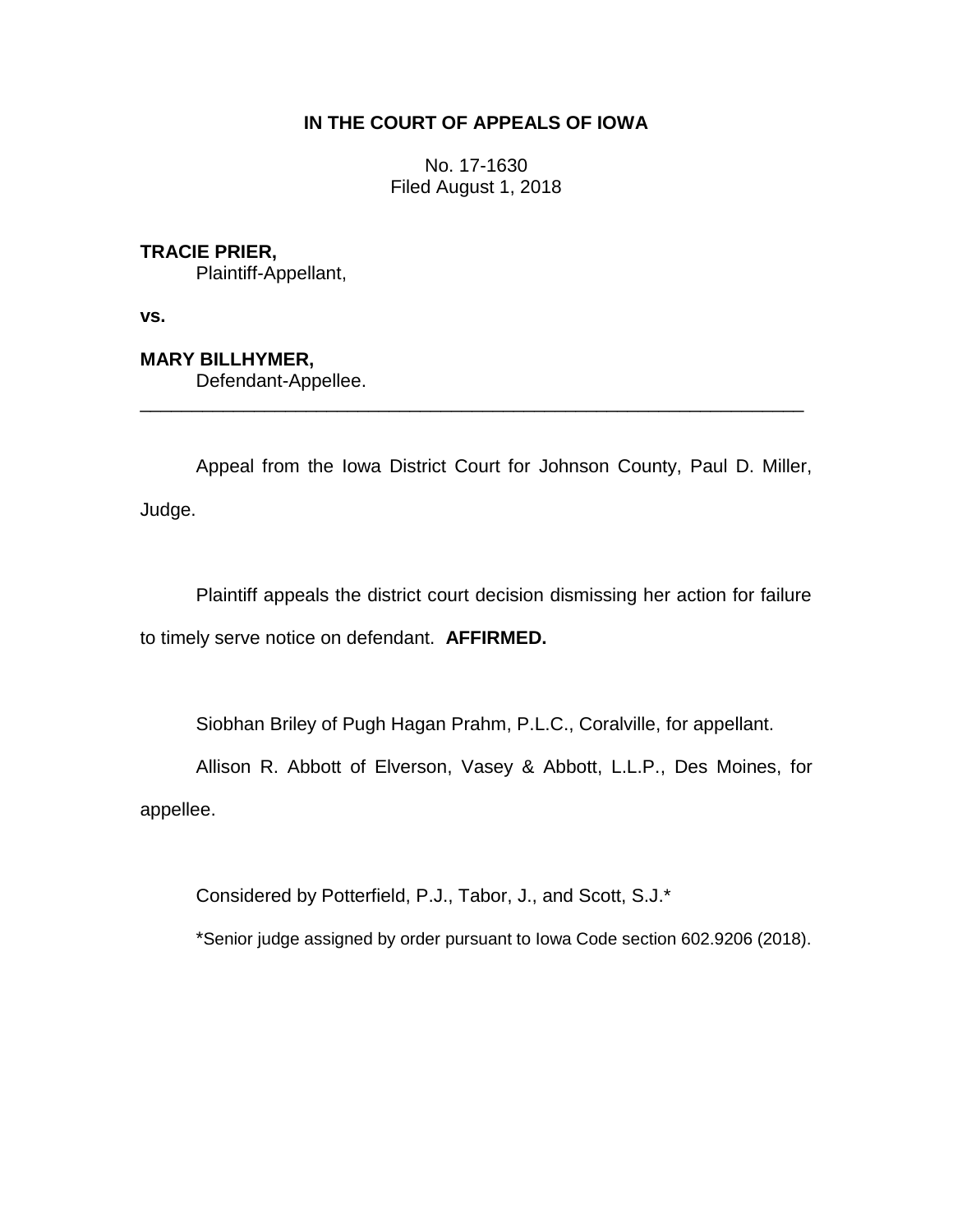#### **SCOTT, Senior Judge.**

 $\overline{a}$ 

Tracie Prier appeals the district court decision dismissing her action for failure to timely serve notice on Mary Billhymer. Prier did not serve Billhymer with notice of the lawsuit within ninety days after the petition was filed and did not file a motion for an extension of time to serve notice. We conclude Prier has not shown good cause for the delay in serving Billhymer. We affirm the district court's decision dismissing the action.

#### **I. Background Facts & Proceedings**

Prier and Billhymer were involved in a motor vehicle accident on May 20, 2015, in Iowa City. Prier filed a tort action against Billhymer on May 19, 2017. Prier did not serve Billhymer with notice of the lawsuit within ninety days, which was August 17, 2017, and did not file a motion requesting additional time to serve notice.

On August 21, 2017, at 12:57 p.m., Billhymer filed a motion to dismiss, claiming she was not served notice within ninety days, as required by Iowa Rule of Civil Procedure 1.302(5). Prier resisted the motion, claiming there was good cause for the delay. She stated she had been informed Jon Vasey was Billhymer's attorney and attempted to serve him on August 14, 2017, but he stated "I have no authority to accept service on behalf of Mary Billhymer." 1 On August 15, Prier arranged for the Davis County Sheriff's Department to serve Billhymer but it was unable to locate her. Prier contacted a private process server on August 21, who completed service that day at 8:10 p.m.

<sup>1</sup> Billhymer was represented in the district court and in this appeal by a different attorney in the same law firm as Vasey.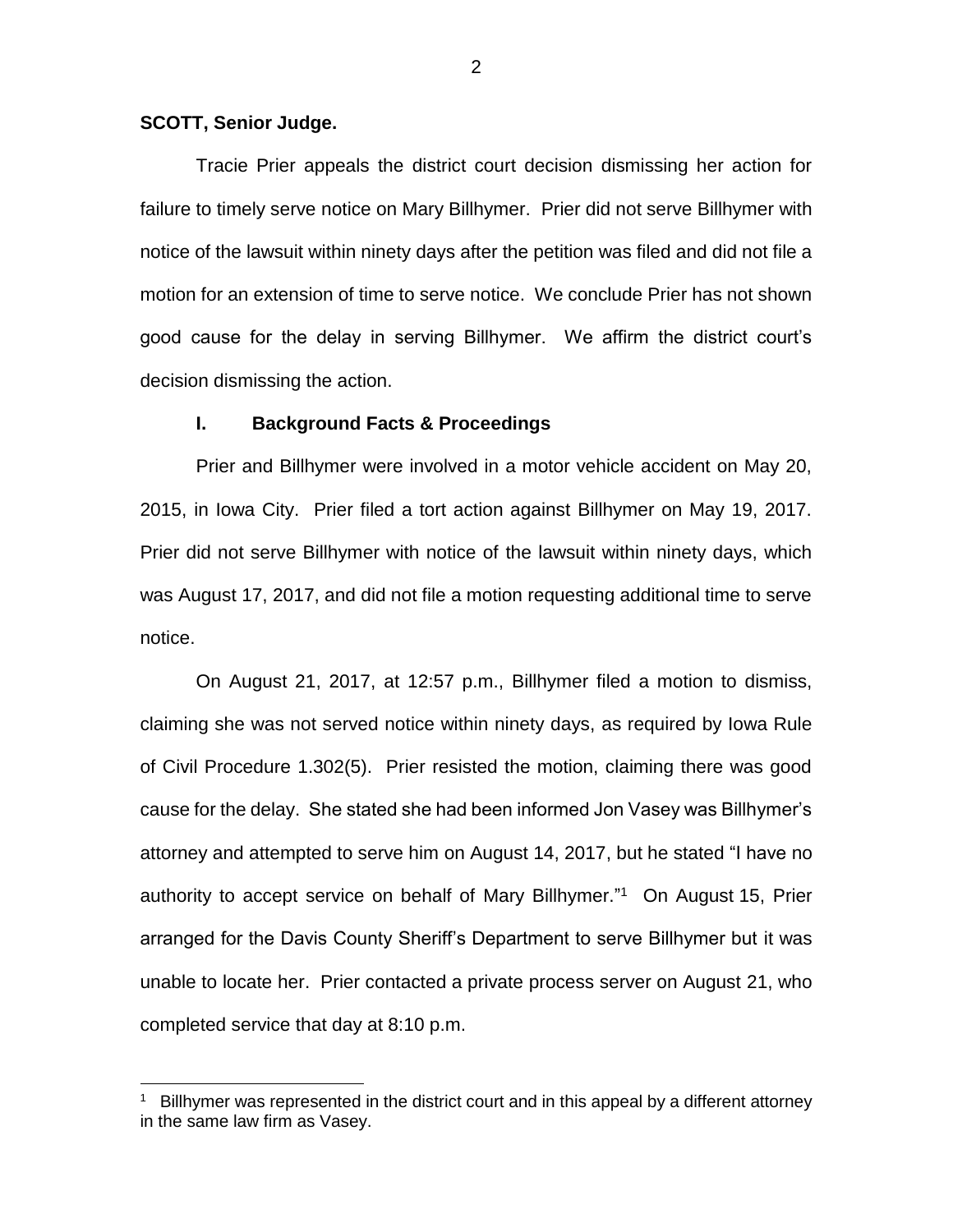After a hearing, the district court granted the motion to dismiss. The court stated:

Service was not made on Defendant until ninety-four days after the Petition was filed. As Plaintiff's counsel acknowledged at the time of hearing, when she became aware that timely service was potentially going to be a problem, she should have filed a request for additional time to serve Defendant. Plaintiff never took the affirmative action of filing a request for additional time to serve Defendant. Additionally, Plaintiff simply has failed to establish any good cause for her failure to effect service on Defendant within ninety days of the filing of the Petition.

The court also stated, "the failure in timely service was due to Plaintiff's counsel inadvertence, neglect, and/or misunderstanding and ignorance of Rule 1.302(5) and its burden." Prier appeals the district court's decision.

### **II. Standard of Review**

"Generally, our review on a motion to dismiss is for correction of errors at law." *Godfrey v. State*, 898 N.W.2d 844, 847 (Iowa 2017). In a motion to dismiss for delay in service, the court may consider matters outside the pleadings. *Crall v. Davis*, 714 N.W.2d 616, 619 (Iowa 2006). We are bound by the district court's factual findings when they are supported by substantial evidence. *Wilson v. Ribbens*, 678 N.W.2d 417, 418 (Iowa 2004). "Evidence is substantial if 'a reasonable mind would accept it as adequate to reach a conclusion.'" *Crall*, 714 N.W.2d at 619 (citation omitted).

# **III. Discussion**

Prier claims the district court erred in dismissing her petition for failure to timely serve notice on Billhymer. She points out the delay in serving Billhymer was only four days. She also claims there was good cause for the delay—Vasey would not accept service on behalf of Billhymer and the Sheriff's Department was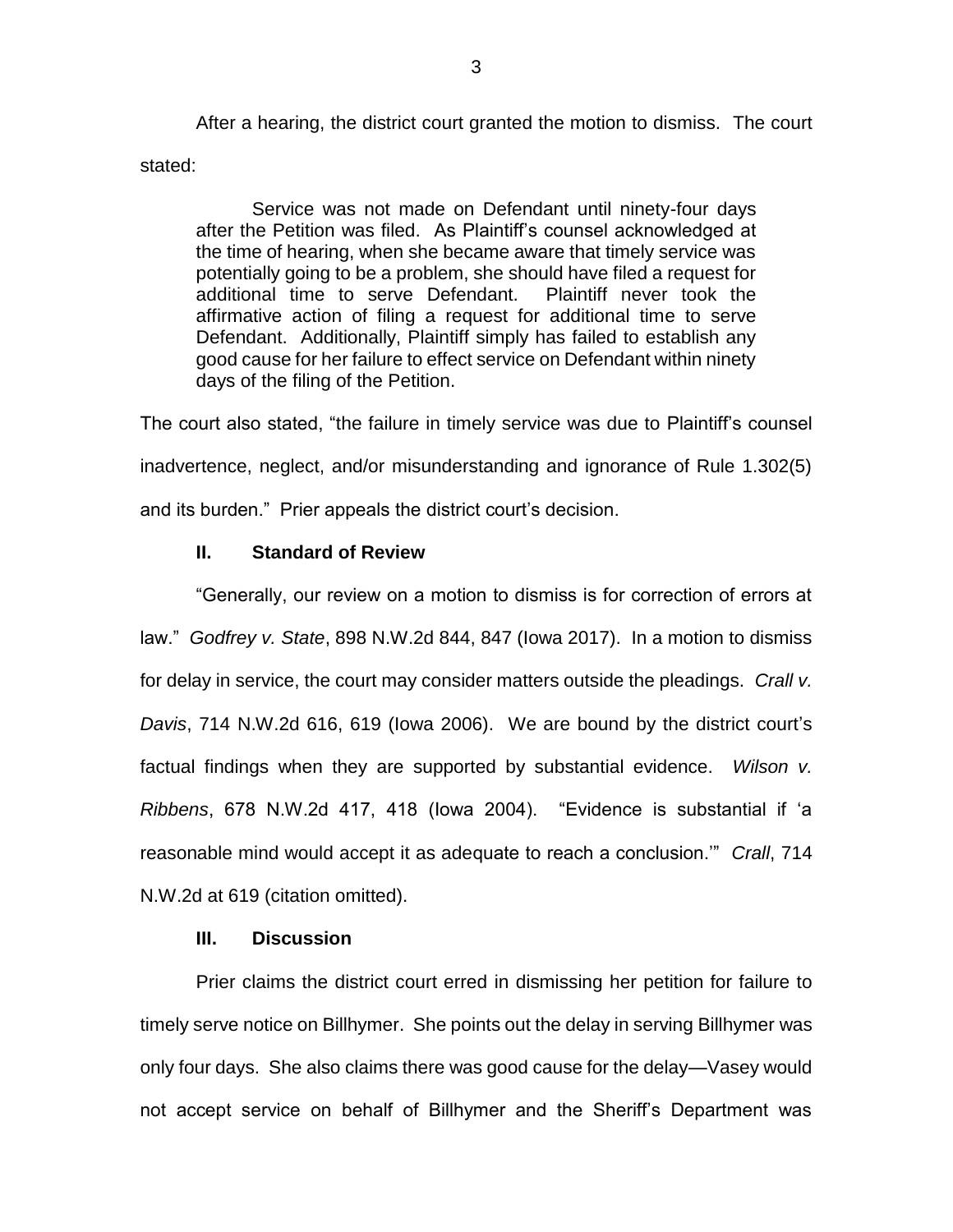unreliable. Prier states she took affirmative action to serve Billhymer prior to the expiration of the ninety-day period. She asserts she did not file a motion to extend the time to serve notice because she was taking active steps to serve Billhymer within the ninety-day timeframe. She claims it is inequitable to dismiss her petition.

Rule 1.302(5) provides:

If service of the original notice is not made upon the defendant, respondent, or other party to be served within 90 days after filing the petition, the court, upon motion or its own initiative after notice to the party filing the petition, shall dismiss the action without prejudice as to that defendant, respondent, or other party to be served or direct an alternate time or manner of service. If the party filing the papers shows good cause for the failure of service, the court shall extend the time for service for an appropriate period.

Rule 1.302(5) "enables a defendant who has been served beyond the

ninety-day period, in the absence of an order for an extension, to move to dismiss

the petition based on unjustified delay in completing service of process." *Meier v.* 

*Senecaut*, 641 N.W.2d 532, 542 (Iowa 2002). Under the rule, service after ninety

days is considered to be presumptively abusive. *Id.*

If a defendant has been served notice more than ninety days after the

petition was filed, the case will be dismissed unless the plaintiff shows good cause

for the delay. *Crall*, 714 N.W.2d at 620. The Iowa Supreme Court has stated

"good cause" means:

[T]he plaintiff must have taken some affirmative action to effectuate service of process upon the defendant or have been prohibited, through no fault of his [or her] own, from taking such an affirmative action. Inadvertence, neglect, misunderstanding, ignorance of the rule or its burden, or half-hearted attempts at service have generally been waived as insufficient to show good cause. Moreover, intentional nonservice in order to delay the development of a civil action or to allow time for additional information to be gathered prior to "activating" the lawsuit has been held to fall short of [good cause].